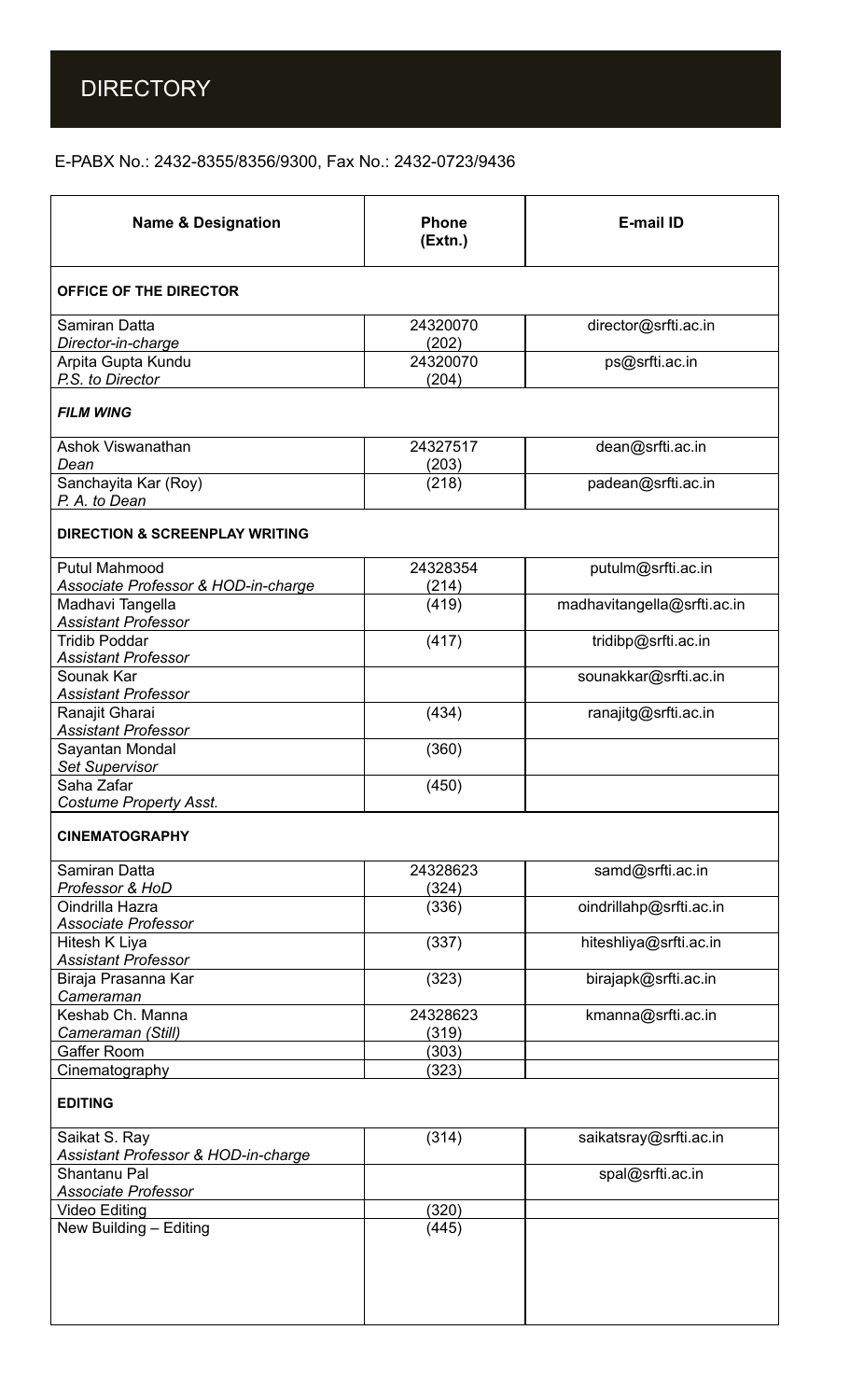

| <b>Name &amp; Designation</b>                          | <b>Phone</b><br>(Extn.) | E-mail ID                     |
|--------------------------------------------------------|-------------------------|-------------------------------|
| <b>SOUND RECORDING &amp; DESIGN</b>                    |                         |                               |
| Pankaj Seal                                            | 24328622                | pseal@srfti.ac.in             |
| Professor & HoD                                        | (316)                   |                               |
|                                                        | 24328622                |                               |
|                                                        | (316)                   |                               |
| <b>Sujoy Das</b>                                       | (316)                   | sujoy.das@srfti.ac.in         |
| <b>Assistant Professor</b><br>Sibasankar Das           |                         |                               |
| <b>Sound Recordist</b>                                 | (308)                   | ssdas@srfti.ac.in             |
| Sound Department                                       | (308)                   |                               |
| Dubbing Room (Magnatech)                               | (312)                   |                               |
| Sound Projection Room                                  | (315)                   |                               |
| <b>PRODUCING FOR FILM &amp; TELEVISION</b>             |                         |                               |
|                                                        | 24320109<br>(421)       |                               |
| Prasenjit Ghosh                                        | 24320109                | prasenjitg@srfti.ac.in        |
| Associate Professor & HOD-in-charge                    | (422)                   |                               |
| Nilanjan Banerjee<br><b>Assistant Professor</b>        | (449)                   | nilanjanb@srfti.ac.in         |
| Subhasish Das Sharma                                   | 24329437                |                               |
| <b>Production Manager</b>                              | (305)                   |                               |
| Amitava Das<br><b>Production Manager</b>               | (310)                   | amitabha.das@srfti.ac.in      |
| <b>ANIMATION CINEMA</b>                                |                         |                               |
| A S Krishnaswamy<br>Professor & HoD                    | (447)                   | krishna@srfti.ac.in           |
| Argha Sengupta<br>Associate Professor                  | (438)                   | arghaseng@srfti.ac.in         |
| Subhabrata Roy Chowdhury<br><b>Assistant Professor</b> | (448)                   | suvoroychowdhury @srfti.ac.in |
| Srimonti Dutta Sharma<br>Sound Recordist & Office Asst | (448)                   |                               |
| <b>Office Room</b>                                     | (448)                   |                               |
| <b>Computer Room</b>                                   | (458)                   |                               |
| (Gr Floor)                                             |                         |                               |
| Class Rooms 3 & 4                                      | (454), (453)            |                               |
| <b>Electronic &amp; Digital Media Management</b>       |                         |                               |
| <b>Ashok Viswanathan</b><br>Dean-in-charge             | (472)                   | dean.edm@srfti.ac.in          |
| Sudipto Bhowmik<br>Professor (Management)              | (602)                   | sbhaumik@srfti.ac.in          |
| <b>Mandira Mitra</b><br>Professor(Writing)             | (609)                   | mmitra@srfti.ac.in            |
| Rohitaswa Mukherjee                                    | (608)                   |                               |
| Chandan Goswami<br>Professor(Cinematography)           | (452)                   | chgoswami@srfti.ac.in         |
| Siladitya Sanyal<br>Professor (Direction & Producing)  | (614)                   | siladitya.sanyal@srfti.ac.in  |
| Abdul Rajjak<br><b>Assistant Professor (Sound)</b>     | (316)                   | arajjak@srfti.ac.in           |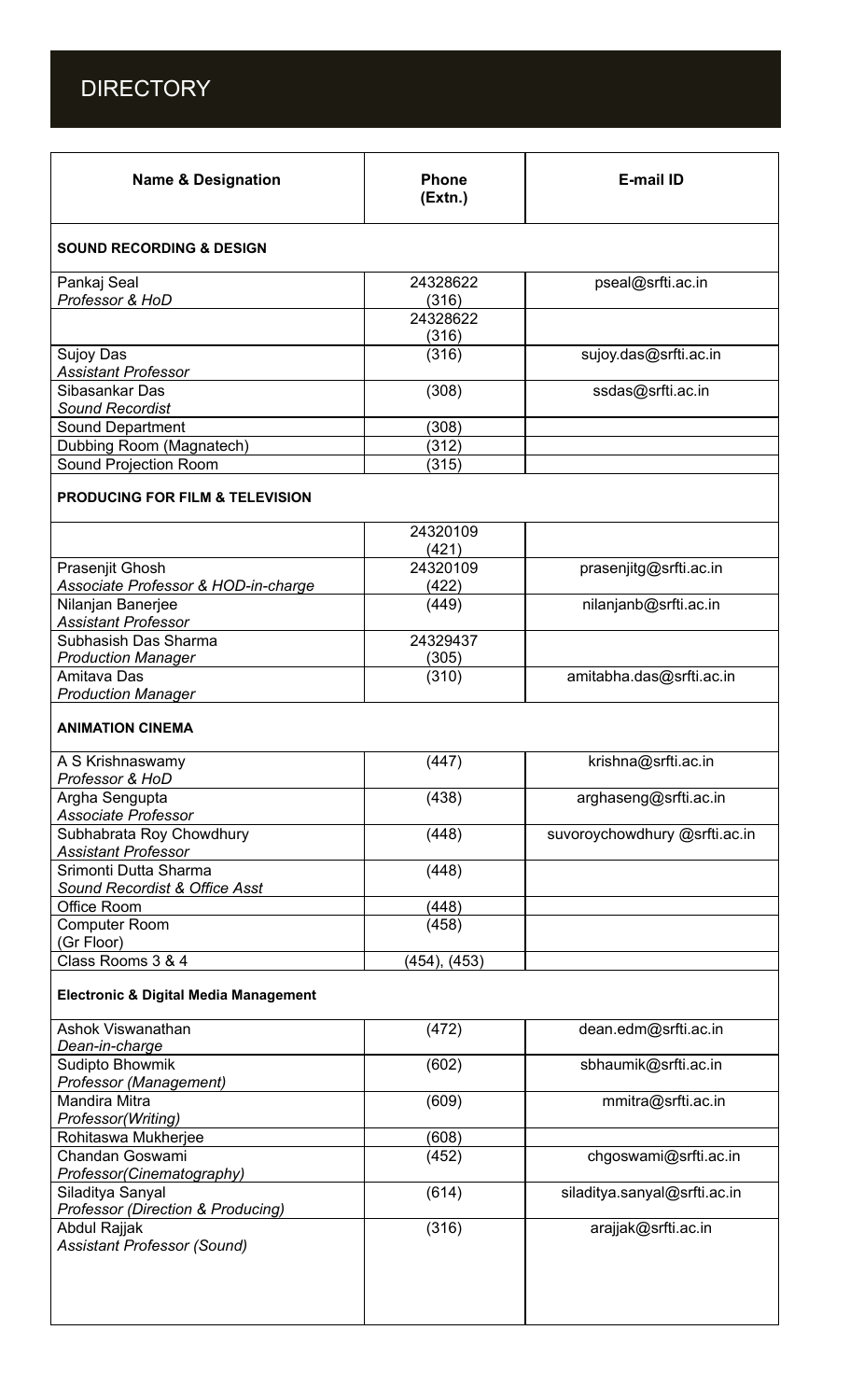## **DIRECTORY**

| <b>Name &amp; Designation</b>        | <b>Phone</b><br>(Extn.) | E-mail ID                  |
|--------------------------------------|-------------------------|----------------------------|
| Somdev Chatterjee                    |                         | somdevc@srfti.ac.in        |
| <b>Assistant Professor</b>           | (617)                   |                            |
| (Producing)                          |                         |                            |
| Abheri De                            | (473)                   | abheri.de@srfti.ac.in      |
| <b>Assistant Professor</b>           |                         |                            |
| (Cinematography)                     |                         |                            |
| Rohitaswa Mukherjee                  | (608)                   | rohitaswa.m@srfti.ac.in    |
| <b>Assistant Professor</b>           |                         |                            |
| (Writing)                            |                         |                            |
| <b>Ashim Sekhar Paul</b>             | (604)                   | ashim@srfti.ac.in          |
| <b>Assistant Professor</b>           |                         |                            |
| (Management)                         |                         |                            |
| Sudipto Sankar Roy                   | (613)                   | sudiptosroy@srfti.ac.in    |
| <b>Graphic Designer</b>              |                         |                            |
| Arijit Mitra                         |                         | arijit.mitra@srfti.ac.in   |
| <b>Assistant Professor</b>           |                         |                            |
| Srijani De                           | (615)                   |                            |
| (Production Manager)                 |                         |                            |
|                                      |                         |                            |
| <b>TUTORIAL</b>                      |                         |                            |
|                                      |                         |                            |
| <b>Rita Lee</b>                      | (216)                   | supdt.tutorial@srfti.ac.in |
| Superintendent-in-charge             |                         |                            |
| Santi Bhattacharjee                  | (216)                   |                            |
| Assistant                            |                         | asst.tutorial@srfti.ac.in  |
| <b>FILM LIBRARY &amp; AUDITORIUM</b> |                         |                            |
| Sougata Bhattacharya                 | (219)                   | sougatab@srfti.ac.in       |
| <b>Film Research Officer</b>         |                         |                            |
| <b>Lohit Biswas</b>                  |                         | fra@srfti.ac.in            |
| <b>Research Assistant</b>            |                         |                            |
| <b>Film Library</b>                  | (317)                   |                            |
| Main Auditorium                      | (329)                   |                            |
| <b>Preview Theatre</b>               | (307)                   |                            |
| <b>INFORMATION TECHNOLOGY</b>        |                         |                            |
| Somaditya Majumder                   | 24325827                | smit@srfti.ac.in           |
| Sr. Manager IT                       | (409)                   |                            |
| <b>Tanmoy Samajdar</b>               | (409)                   | cp@srfti.ac.in             |
| <b>Computer Programmer</b>           |                         |                            |
| Amritap Sinha                        | (409)                   | hm@srfti.ac.in             |
| Hardware Manager                     |                         |                            |
| <b>LIBRARY</b>                       |                         |                            |
| Sanjukta Roy Pahari                  | (301)                   | sraypahari@srfti.ac.in     |
| Library & Information Officer        |                         |                            |
| <b>Ganesh Chandra Halder</b>         | (326)                   | ghaldar@srfti.ac.in        |
| <b>Asst Lib Information Officer</b>  |                         |                            |
| Library                              | (326), (327)            |                            |
| <b>OTHER FACILITIES</b>              |                         |                            |
| <b>Meeting Room</b>                  | (211)                   |                            |
| Conference Room at PFT               | (435)                   |                            |
| Internet Room                        | (330)                   |                            |
| Canteen                              | (313)                   |                            |
|                                      |                         |                            |
|                                      |                         |                            |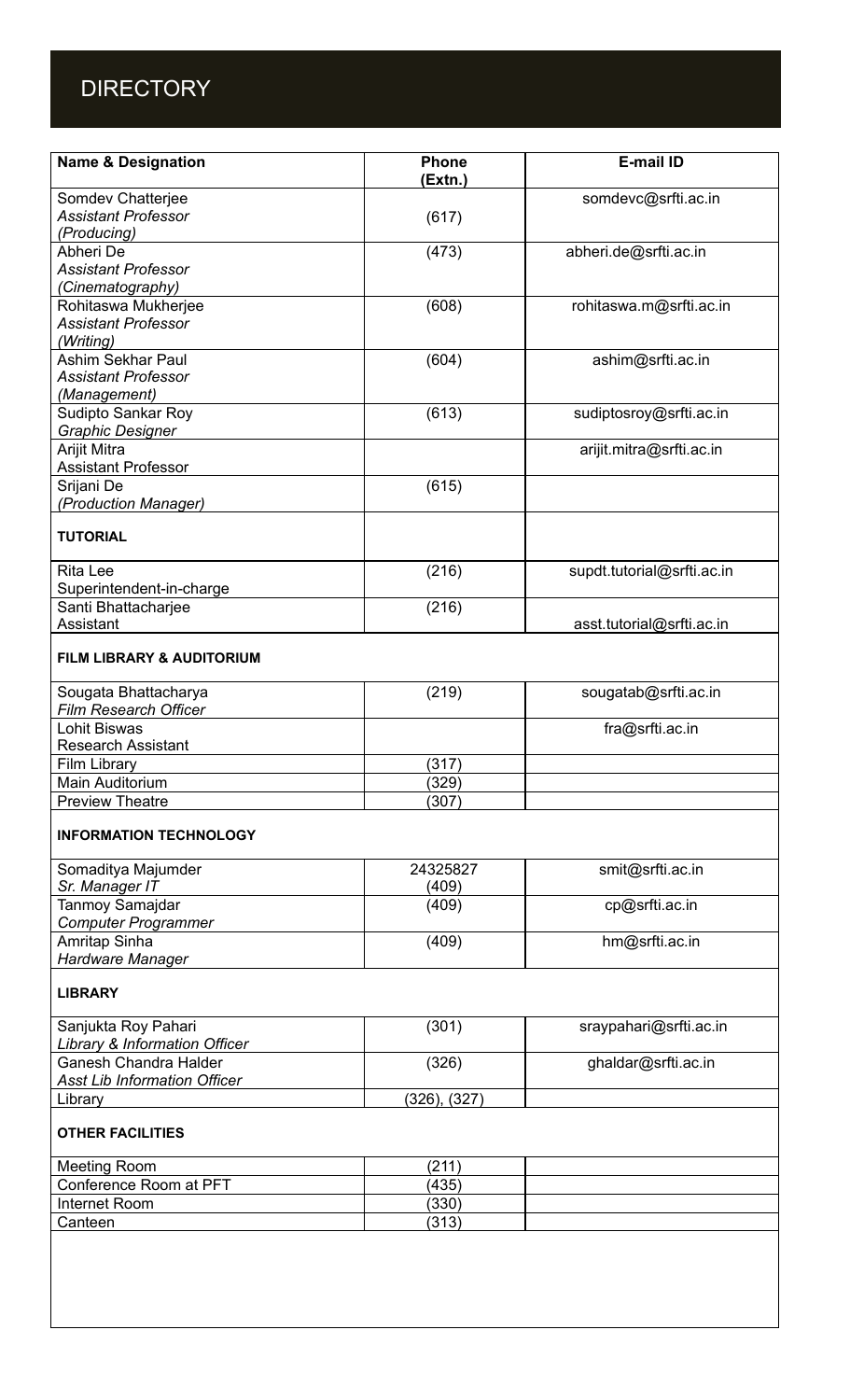

| <b>Name &amp; Designation</b>                               | <b>Phone</b><br>(Extn.) | <b>E-mail ID</b>            |  |  |
|-------------------------------------------------------------|-------------------------|-----------------------------|--|--|
| <b>ADMINISTRATION</b>                                       |                         |                             |  |  |
| <b>Sushrut Sharma</b><br>Registrar                          | 24322072<br>(207)       | registrar@srfti.ac.in       |  |  |
| Sudhin Kumar Bandyopadhyay<br><b>Administrative Officer</b> | 24329436<br>(217)       | ao.admin@srfti.ac.in        |  |  |
| Kalyan Pal<br>Superintendent                                |                         | supdt.admin@srfti.ac.in     |  |  |
| Sanjoy Das<br>Hindi Translator                              | (333)                   | ht@srfti.ac.in              |  |  |
| Pradyut Kr. Chatterjee<br>Assistant                         | (213)                   |                             |  |  |
| Somnath Kuar<br>Assistant                                   | (212)                   | office.admin@srfti.ac.in    |  |  |
| Manon Rajbanshi<br><b>UDC</b>                               | (333)                   |                             |  |  |
| Despatch & Receiving Desk                                   | (212)                   |                             |  |  |
| Aloke Kr. Moitra<br>Supervisor (Electrical)                 | (345)                   |                             |  |  |
| <b>ACCOUNTS</b>                                             |                         |                             |  |  |
| Somaditya Majumder<br>Chief. Accts Officer in-charge        | 24329435<br>(206)       | cao@srfti.ac.in             |  |  |
| Ranjan Prasad Bhagat<br>Consultant (F & A)                  | (209)                   | ao.accounts@srfti.ac.in     |  |  |
| Amulya Kumar Das<br>Accountant                              | (433)<br>(210)          |                             |  |  |
| <b>PURCHASE &amp; STORES</b>                                |                         |                             |  |  |
| Santanu Basu Mullick<br>Sr. Manager (M&R)                   | 24321040<br>(306)       | smmr@srfti.ac.in            |  |  |
| Pranesh Mondal<br><b>Purchase Officer</b>                   | 24321040<br>(306)       | po@srfti.ac.in              |  |  |
| <b>MAINTENANCE</b>                                          |                         |                             |  |  |
| <b>Partha Dass</b><br><b>Maintenance Engineer</b>           | 24329827<br>(322)       | me@srfti.ac.in              |  |  |
| <b>Tuhin Chowdhury</b><br>Asst Maintenance Eng.             | 24329827<br>(322)       | ame@srfti.ac.in             |  |  |
| <b>HOSTEL</b>                                               |                         |                             |  |  |
| Madhavi Tangella<br>Proctor                                 |                         | madhavitangella@srfti.ac.in |  |  |
| Rajesh Mazumder<br>Hostel Warden-Boys                       |                         |                             |  |  |
| <b>Rita Lee</b><br>Hostel Caretaker - Girls                 | (333)                   |                             |  |  |
| Boys' Hostel - Gr Fl                                        | (208)                   |                             |  |  |
| Girls' Hostel - Gr Fl<br><b>Hostel Mess</b>                 | (410)<br>(208)          |                             |  |  |
|                                                             |                         |                             |  |  |